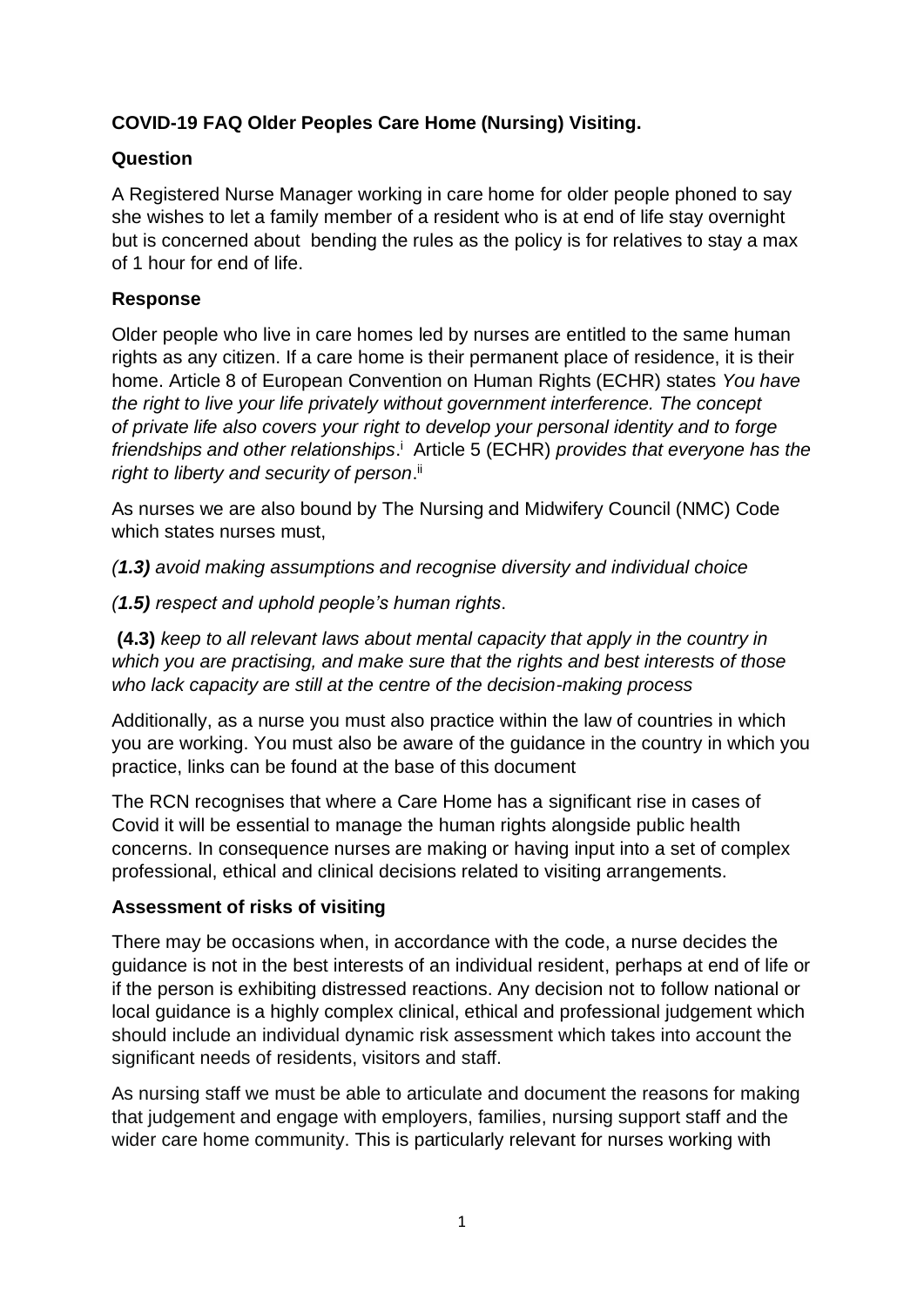residents who do not have capacity or have fluctuating capacity to decide to receive visitors.

Where a resident has capacity, the nurse must provide them with the appropriate information and guidance in order that they can make a decision about visiting arrangements.

When making judgements about visiting the nurse is required to take into consideration the wishes, risks and benefits to the individual and to the wider care home community. The nurse will be balancing national and local guidance and the individual context of the care provision, as well as in compliance with obligations under the Equality Act<sup>iii</sup>, Human Rights Act<sup>iv</sup> and Equality and Human Rights Commissions<sup>v</sup>

We recommend a dynamic risk assessment approach.

## **Dynamic Risk Assessment**

A dynamic risk assessment is "The continuous process of identifying hazards, assessing risk, taking action to eliminate or reduce risk, monitoring and reviewing, in the rapidly changing circumstances" vi

Each care home should have guidance in place to assist nursing staff to undertake complex risks assessments. This must be informed by governmental and public health expertise<sup>viiviiiixx</sup>. Nurses must have the education and time to balance risks versus benefits. They must have available the necessary resources both human and material to enable safe visiting. Additionally, nurses should have the opportunity to discuss their assessment of risk with residents, families, peers and the wider multidisciplinary team. They must also have access to clinical supervision to discuss concerns and outcomes. Risk assessment should be undertaken in accordance with employers' policies.

## **Clinical considerations**

What follows are the dimensions for clinical consideration, it provides a guide and is not exhaustive Each clinical decision must be clearly documented in line with the NMC Code<sup>xi</sup>

**The resident** – their mental capacity, clinical condition, sensory impairments, whether they are from an ethnic background with an elevated risk of contracting and becoming seriously ill as a result of COVID-19. This group includes Black British, Black Caribbean, Black African as well as people from Pakistani, Indian and Bangladeshi origin, Covid status, care needs including end of life care, cultural and religious beliefs, personal wishes and significance of visiting. The resident's ability for concordance with visiting plan should also be assessed.

**The visitor** – their mental capacity, Covid status mobility and risk of Covid infection, i.e. long-term condition, age, pregnant, whether they are from an ethnic background with an elevated risk of contracting and becoming seriously ill as a result of COVID-19. This group includes Black British, Black Caribbean, Black African as well as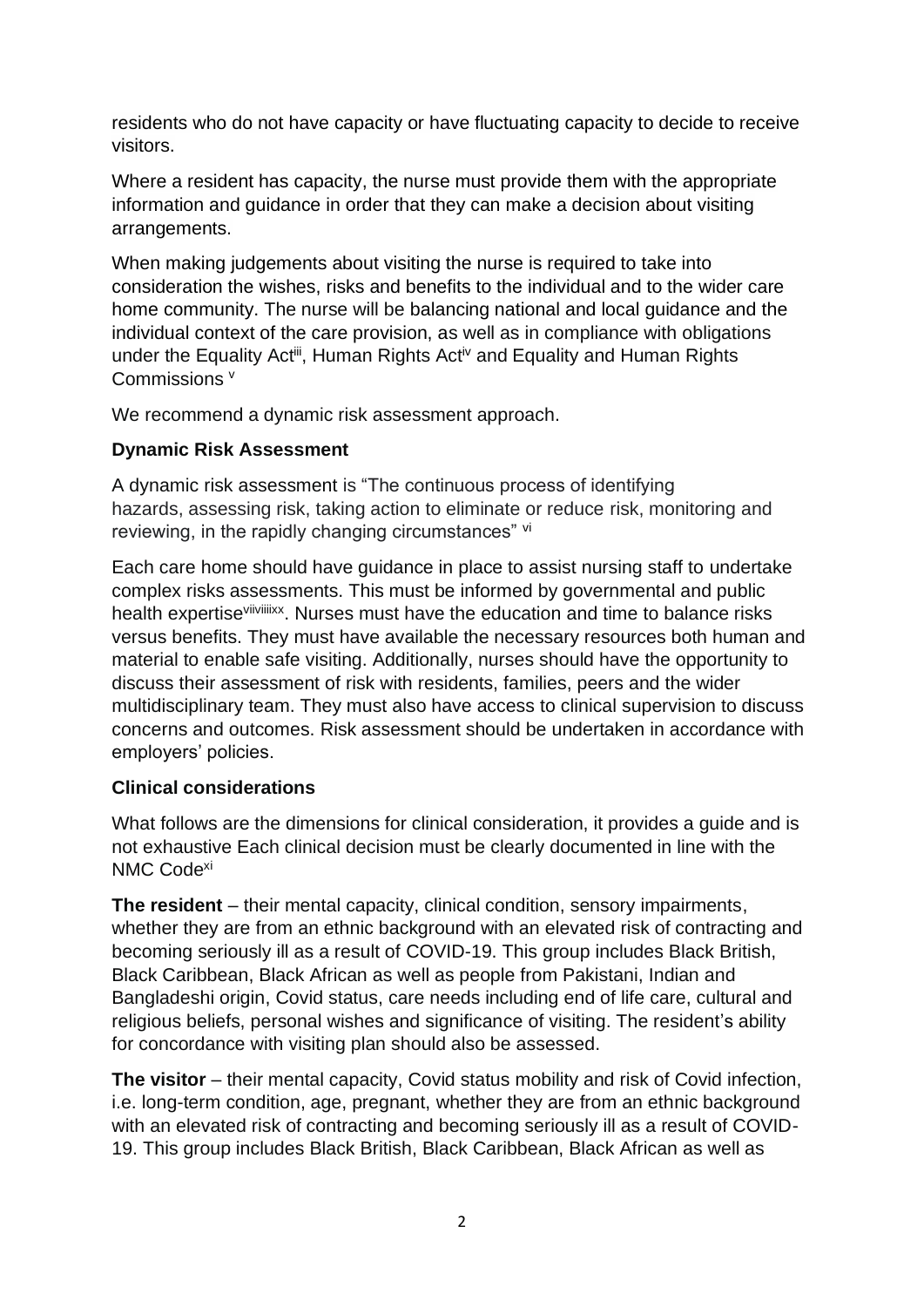people from Pakistani, Indian and Bangladeshi origin, access to testing<sup>xii</sup>, PPE availability and concordance.

**The environment of care** – staffing numbers and ability to supervise, physical space and proximity to other residents. Access to handwashing. Whether the visiting space is hospitable including accessibility, warmth, seating, refreshments, hearing loops etc, this is particularly important if people are visiting outside. The risk of falls and trips if using barriers. Environmental cleanliness maintenance and assurance of routine and any additional cleaning required.

**The staff-** access to training, support, PPE and testing, higher risk ethnic groups, how confident they are about managing visiting.

**The other residents** – levels of infection, testing, concordance with visiting, levels of concerns, wishes of other families.

## **Finally**

The nurse and multidisciplinary team must have open and honest conversations with residents and their families and engage in defensible transparent decision making in partnership with those involved. There should be clear plans on how to mitigate risks and maximise the benefits of visiting.

# **Question**

If we have it in a dynamic risk assessment that states when the R rate is above 1 we will lock down then why are we questioned about Human Rights and breaches under Article 8?

# **Response**

A dynamic risk assessment is "The continuous process of identifying hazards, assessing risk, taking action to eliminate or reduce risk, monitoring and reviewing, in the rapidly changing circumstances" xiii It should be undertaken on an individual resident basis, the dynamic part means it is ongoing not a one off decision and changes as the situation changes.

In terms of human rights, older people who live in care homes led by nurses are entitled to the same human rights as any citizen. Article 8 of European Convention on Human Rights (ECHR) states *You have the right to live your life privately without government interference. The concept of private life also covers your right to develop*  your personal identity and to forge friendships and other relationships.<sup>xiv</sup> Article 5 (ECHR) *provides that everyone has the right to liberty and security of person*. xv

Our role as nursing staff is to uphold people's human rights in line with the NMC Code (1.5)<sup>xvi</sup> and there may be occasions, for example if someone is experiencing distressed reactions related to their dementia, that you judge visiting to be appropriate. The dynamic risk assessment help you justify that decision and systematically assess the risk. It will also help you document your decision and identify the people you have consulted with.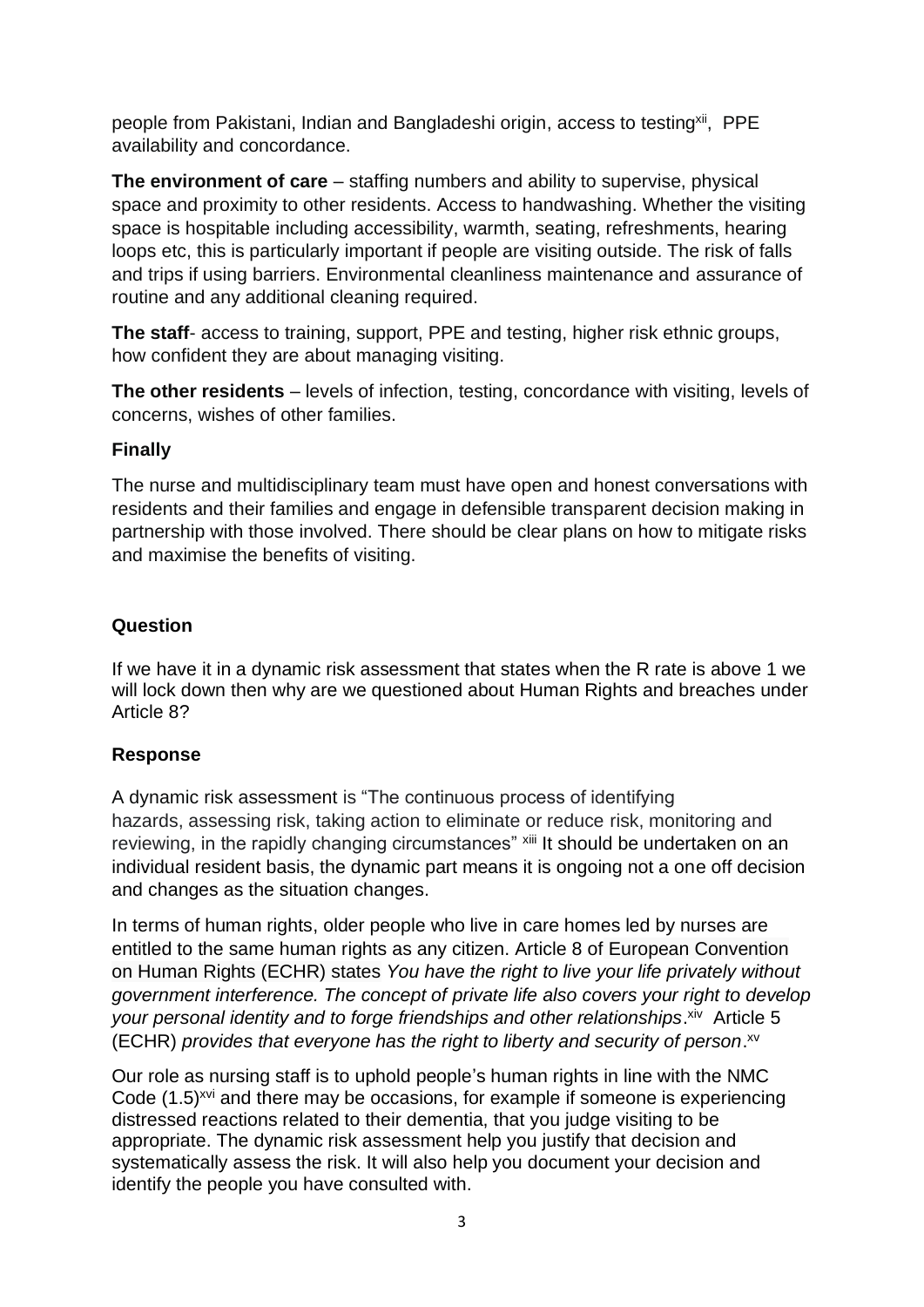## **The RCN position is that**

Employers should have in place an individual dynamic risk assessment which enables and supports nurses to exercise their professional and legal obligations.

UK Governments should ensure professional nursing input into the production of national guidance that impacts on nursing obligations.

Employers must have policies in place to support dynamic risk assessment for individual residents.

Employers must ensure the resources are in place to deliver the necessary care and support identified in individual dynamic risk assessment. This would include the necessary staffing and infection control and prevention resources. If resources are not in place members have the duty to raise or escalate concerns. Nursing staff should feel able to raise concerns without detriment and should receive timely feedback on their concerns.

If your concerns remain unresolved, refer to [our raising concerns guidance](https://www.rcn.org.uk/employment-and-pay/raising-concerns/guidance-for-rcn-members) and speak to your manager. You can also call RCN Direct for advice on 0345 772 6100.

### **Question:**

What will happen if there is an outbreak of Covid where I work or if my employer or a member of the public makes a complaint about me because of a decision I made?

### **Response:**

If there is an outbreak of Covid and a resident or their family make a compensation claim as a result, it will only succeed if negligence can be shown. Provided that you have made decisions that an ordinarily competent practitioner in your role might make (for example, by following guidance documents and the principles set out above), then your actions will not be deemed negligent. Even if your actions are found to be negligent, your employer will have indemnity cover to pay the claim.

If you are reported to the NMC, again you will need to be able to justify how you utilised your professional judgement, drawing on the principles outlined in the answers above. In order to be able to justify your decision-making, you need to make good records about your reasons for making those choices. The NMC will take the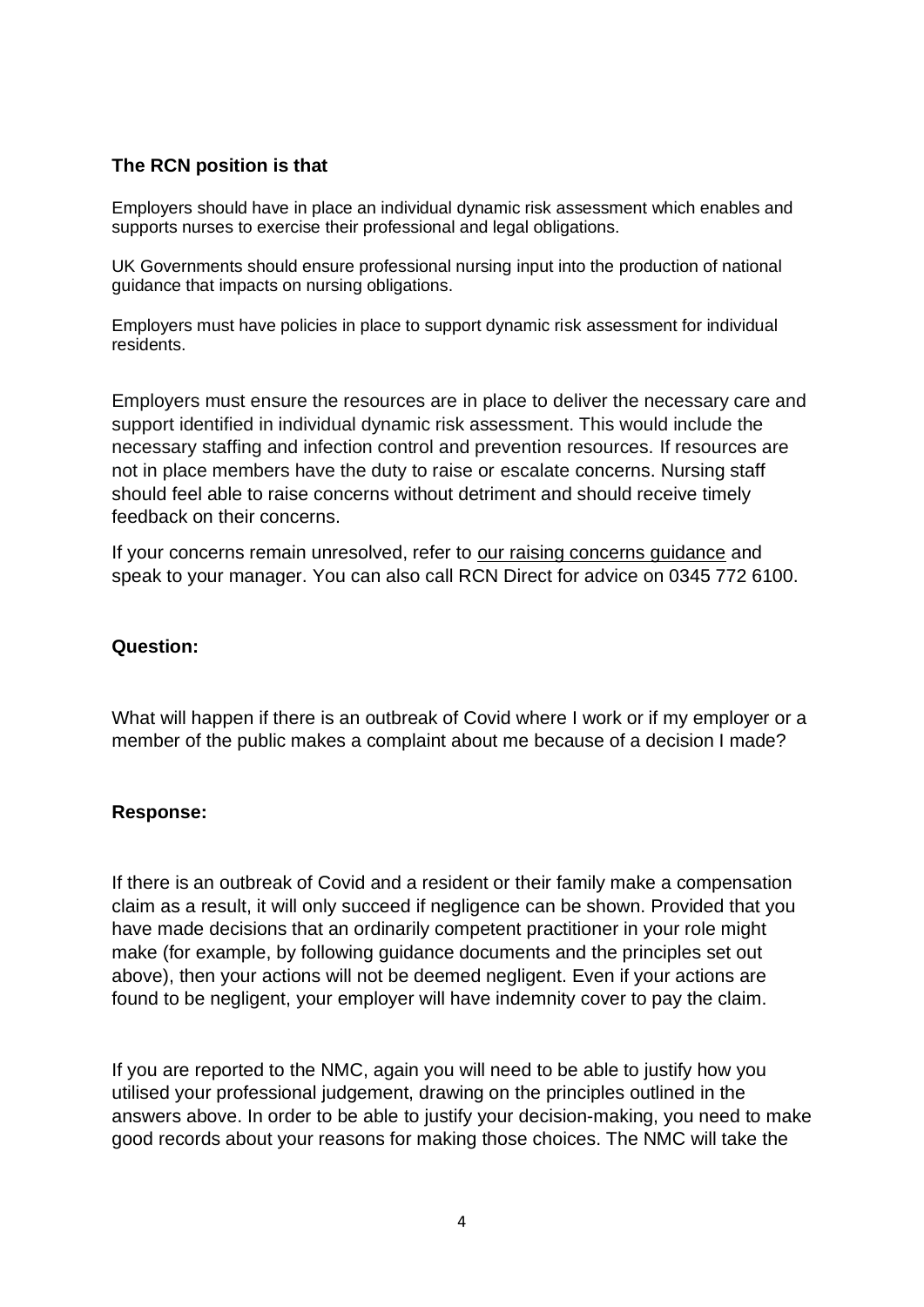context of the difficult circumstances presented by the pandemic into account and will not penalise practitioners trying to exercise their judgement within the Code.

In both sets of circumstance, the records you keep explaining your reasons for your actions will be vital evidence. And remember that whatever happens, the RCN is here to support you with legal advice and representation.

## **Question**

I am really worried what will happen to me if I make the wrong decision about visiting and need help, what should I do?

## **Response**

Nurses must be supported to work in a psychologically safe manner. No one individual should be making decisions about visiting alone. Discussions should occur with managers, residents and families, multi-disciplinary colleagues, nursing support workers and local public health staff and must take into account national and local guidance.

We need nurses need to feel 'psychologically safe' they need to be able to raise concerns, ask for help, take risks and innovate and, where necessary, admit failures.<sup>xvii</sup> xviii This particularly important when making complex decisions. A key component of psychological safety is it is usually experienced at group level most people in a team tend to have the same perceptions of it, so if you feel unsupported at work your colleagues probably feel that as well. xix

We have guidance "Raising and escalating concerns" which can be accessed at [https://www.rcn.org.uk/professional-development/publications/rcn-raising-and](https://www.rcn.org.uk/professional-development/publications/rcn-raising-and-escalating-concerns-uk-pub-009425)[escalating-concerns-uk-pub-009425](https://www.rcn.org.uk/professional-development/publications/rcn-raising-and-escalating-concerns-uk-pub-009425)

Nurses who are not feeling psychologically safe or who need advice should access support through RCN Direct on 0345 772 6100.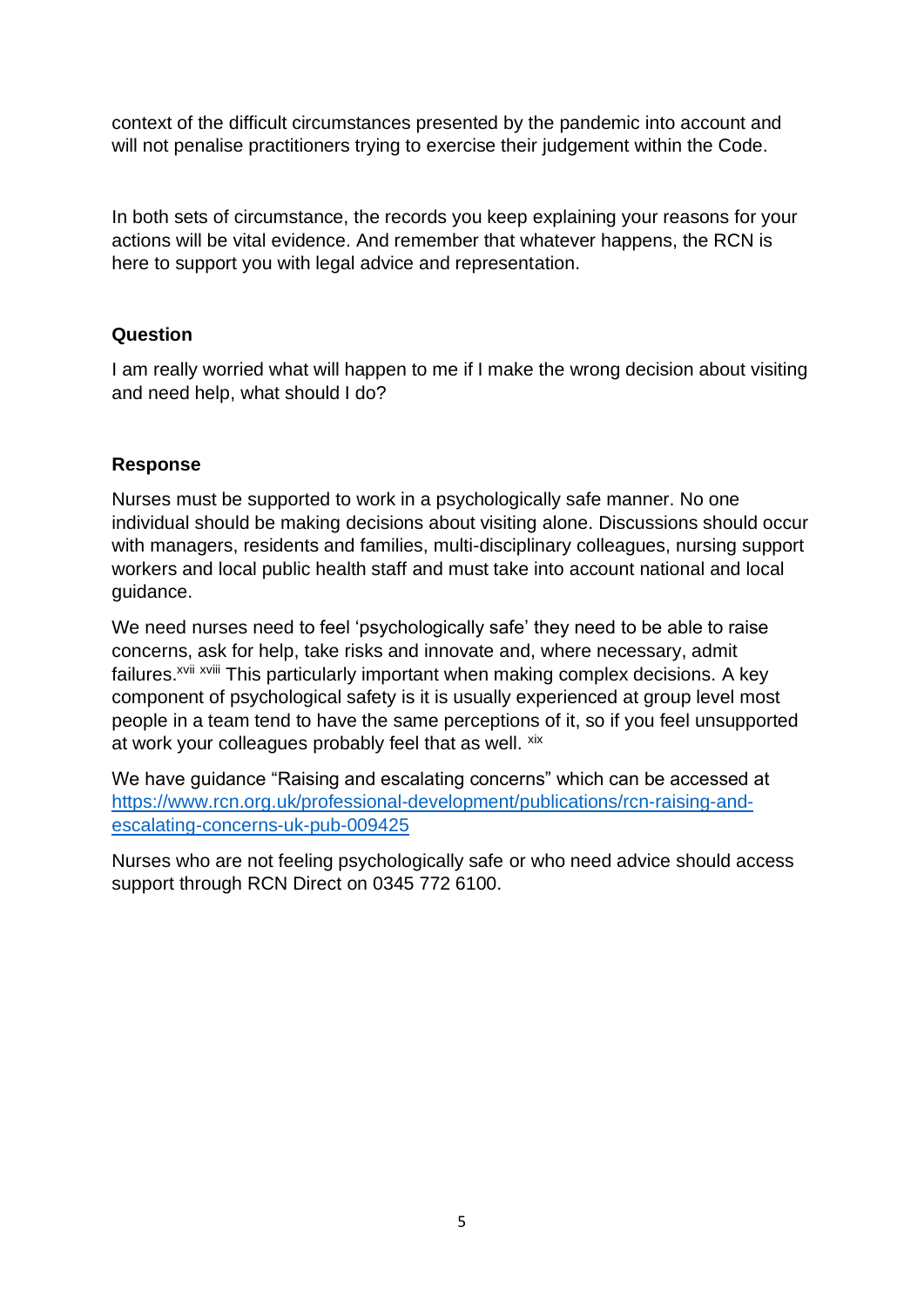### **Resources to support practice**

#### **Current Government Guidance**

Care Home Guidance [https://www.gov.scot/publications/coronavirus-covid-19-adult](https://www.gov.scot/publications/coronavirus-covid-19-adult-care-homes-visiting-guidance/)[care-homes-visiting-guidance/](https://www.gov.scot/publications/coronavirus-covid-19-adult-care-homes-visiting-guidance/)

Care Home Guidance<https://gov.wales/visits-care-homes-guidance-providers>

Guidance for healthcare professionals, carers and care homes [https://www.publichealth.hscni.net/covid-19-coronavirus/guidance-hsc-staff](https://www.publichealth.hscni.net/covid-19-coronavirus/guidance-hsc-staff-healthcare-workers-and-care-providers/guidance-healthcare)[healthcare-workers-and-care-providers/guidance-healthcare](https://www.publichealth.hscni.net/covid-19-coronavirus/guidance-hsc-staff-healthcare-workers-and-care-providers/guidance-healthcare)

DHSC Visiting in Care Homes [https://www.gov.uk/government/publications/visiting](https://www.gov.uk/government/publications/visiting-care-homes-during-coronavirus/update-on-policies-for-visiting-arrangements-in-care-homes)[care-homes-during-coronavirus/update-on-policies-for-visiting-arrangements-in-care](https://www.gov.uk/government/publications/visiting-care-homes-during-coronavirus/update-on-policies-for-visiting-arrangements-in-care-homes)[homes](https://www.gov.uk/government/publications/visiting-care-homes-during-coronavirus/update-on-policies-for-visiting-arrangements-in-care-homes)

### **Additional Resources**

Equality Act 2010<https://www.legislation.gov.uk/ukpga/2010/15/contents>

Raising and escalating concerns: a guide for nurses, nursing associates, students and healthcare support workers https://www.rcn.org.uk/professionaldevelopment/publications/rcn-raising-and-escalating-concerns-uk-pub-009425

Human Rights Act 1998 https://www.legislation.gov.uk/ukpga/1998/42/contentsCouncil of Europe:

European Court of Human Rights, *Guide on Article 8 of the European Convention on Human Rights - Right to respect for private and family life*, 31 December 2016, available at: https://www.refworld.org/docid/5a016ebe4.html [accessed 30 October 2020] Council of Europe:

European Court of Human Rights, *Guide on Article 5 of the European Convention on Human Rights - Right to respect for private and family life*, 31 December 2016, available at: https://www.refworld.org/docid/5a016ebe4.html [accessed 30 October 2020]

Age UK Visiting in Care Homes https://www.ageuk.org.uk/discover/2020/09/visitingin-care-homes-where-now/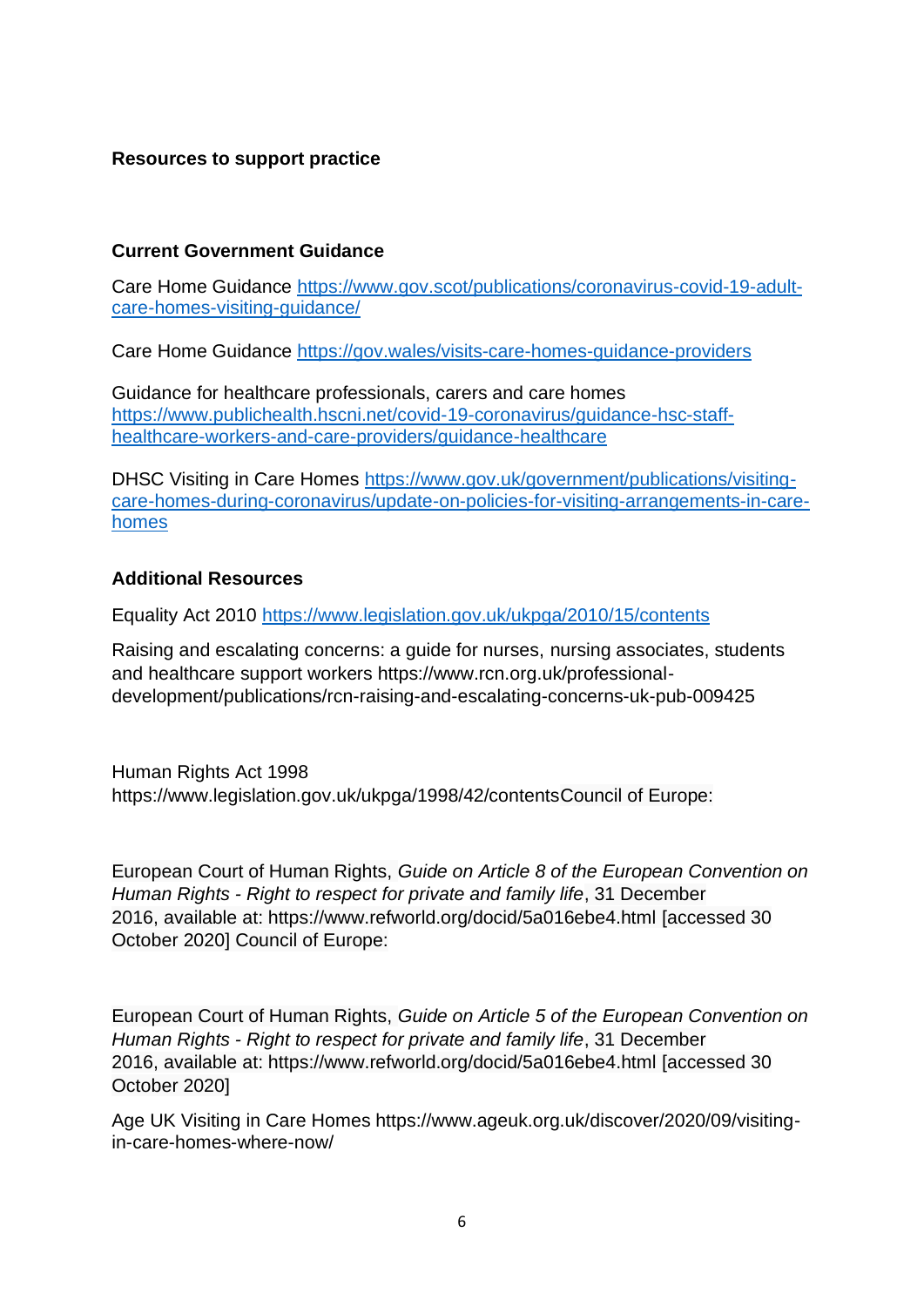Amnesty International Care Homes Report https://www.amnesty.org.uk/care-homesreport

RCN Dementia Clinical Topic https://www.rcn.org.uk/clinicaltopics/dementia/professional-resources

Rapid Learning Initiative into the Transmission of Covid-19 into and within Care Homes in Northern Ireland <https://www.health-ni.gov.uk/publications/rli-final-report>

The Triangle of Care Carers Included: A Guide to Best Practice for Dementia Care England/Wales [https://carers.org/downloads/resources-pdfs/triangle-of-care](https://carers.org/downloads/resources-pdfs/triangle-of-care-england/the-triangle-of-care-dementia-england.pdf)[england/the-triangle-of-care-dementia-england.pdf](https://carers.org/downloads/resources-pdfs/triangle-of-care-england/the-triangle-of-care-dementia-england.pdf) [https://carers.org/resources/all](https://carers.org/resources/all-resources/69-the-triangle-of-care-carers)[resources/69-the-triangle-of-care-carers](https://carers.org/resources/all-resources/69-the-triangle-of-care-carers) included-a-guide-to-best-practice-fordementia-care-in-wales

iii https://www.legislation.gov.uk/ukpga/2010/15/contents

<sup>v</sup> https://www.equalityhumanrights.com/en/legal-responses/parliamentary-briefings

vi https://esa.act.gov.au/sites/default/files/wp-content/uploads/dynamic-risk-assessmentoverview.pdf

vii https://www.gov.scot/publications/coronavirus-covid-19-adult-care-homes-visiting-guidance/ viii [https://www.gov.uk/government/publications/visiting-care-homes-during-coronavirus/update](https://www.gov.uk/government/publications/visiting-care-homes-during-coronavirus/update-on-policies-for-visiting-arrangements-in-care-homes)[on-policies-for-visiting-arrangements-in-care-homes](https://www.gov.uk/government/publications/visiting-care-homes-during-coronavirus/update-on-policies-for-visiting-arrangements-in-care-homes)

xii RCN Covid FAQ's https://www.rcn.org.uk/get-help/rcn-advice/covid-19

xiii https://esa.act.gov.au/sites/default/files/wp-content/uploads/dynamic-risk-assessmentoverview.pdf

xiv Council of Europe: European Court of Human Rights, *Guide on Article 8 of the European Convention on Human Rights - Right to respect for private and family life*, 31 December 2016, available at: https://www.refworld.org/docid/5a016ebe4.html [accessed 30 October 2020]

<sup>i</sup> Council of Europe: European Court of Human Rights, *Guide on Article 8 of the European Convention on Human Rights - Right to respect for private and family life*, 31 December 2016, available at: https://www.refworld.org/docid/5a016ebe4.html [accessed 30 October 2020]

ii Council of Europe: European Court of Human Rights, *Guide on Article 5 of the European Convention on Human Rights - Right to respect for private and family life*, 31 December 2016, available at: https://www.refworld.org/docid/5a016ebe4.html [accessed 30 October 2020]

iv https://www.legislation.gov.uk/ukpga/1998/42/contents

ix https://gov.wales/visits-care-homes-guidance-providers

<sup>x</sup> https://www.health-ni.gov.uk/news/visiting-guidance-issued-hospitals-and-care-homes

xi https://www.nmc.org.uk/standards/code/read-the-code-online/#fourth